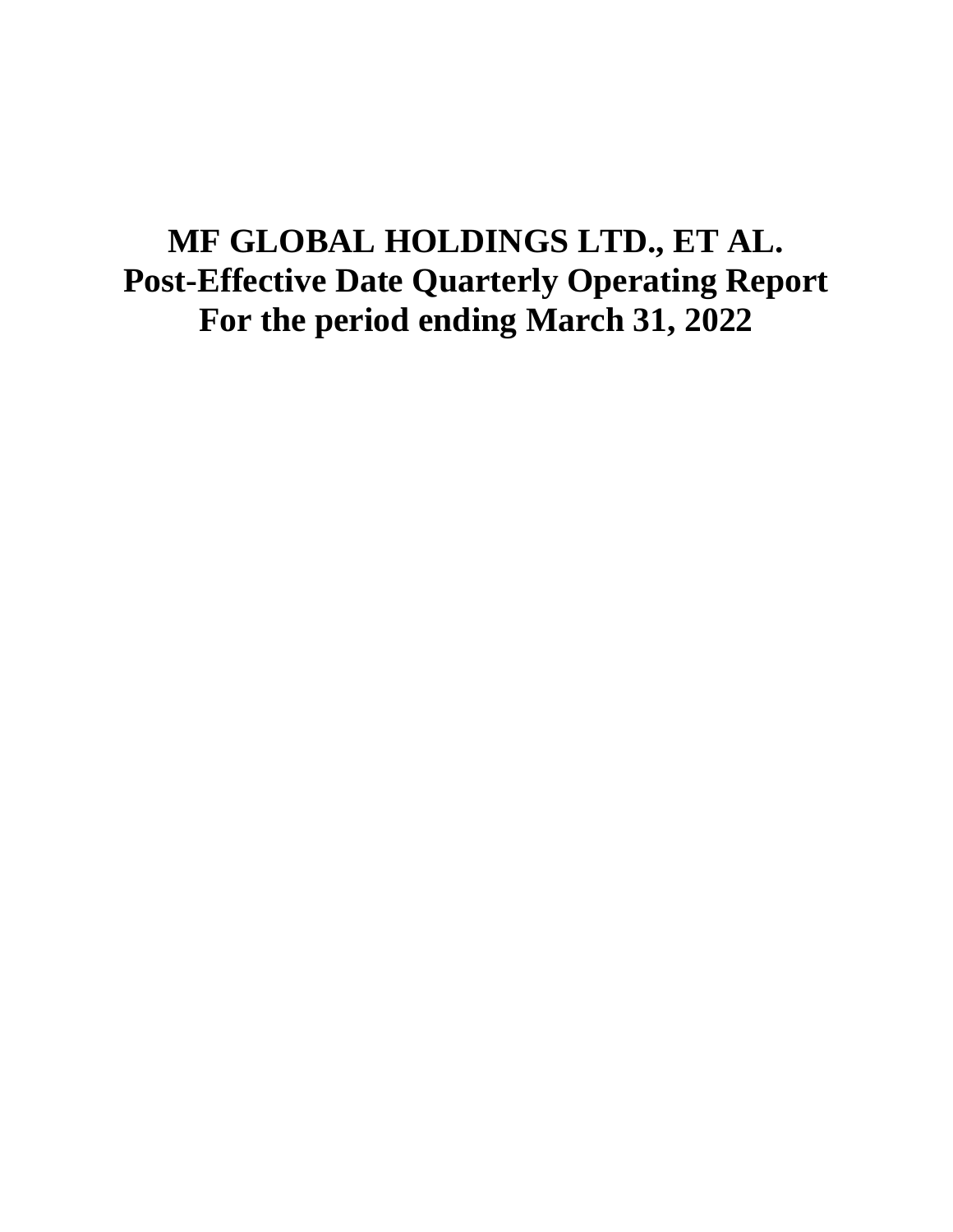# **MF GLOBAL HOLDINGS LTD., ET AL. Post-Effective Date Quarterly Operating Report For the period ending March 31, 2022**

# **BACKGROUND**

 $\overline{a}$ 

This post-Effective Date quarterly operating report ("QOR") of MF Global Holdings Ltd. ("Holdings Ltd.") and its affiliated debtors, MF Global Finance USA Inc. ("Finance USA"), MF Global Capital LLC ("Capital"), MF Global FX Clear LLC ("FX Clear"), MF Global Market Services LLC ("Market Services"), and MF Global Holdings USA Inc. ("Holdings USA") (collectively, the "Debtors"<sup>1</sup>) covers a specific time period and has been prepared solely for the purpose of complying with the reporting requirements of the *Second Amended and Restated Joint Plan of Liquidation Pursuant to Chapter 11 of the Bankruptcy Code for MF Global Holdings Ltd., MF Global Finance USA Inc., MF Global Capital LLC, MF Global FX Clear LLC, MF Global Market Services LLC, and MF Global Holdings USA Inc.* (Docket No. 1382) (the "Second Amended Plan"). The financial information contained in this QOR is preliminary and unaudited, and as such may be subject to revision. The information in this QOR should not be viewed as indicative of future results. The Second Amended Plan is a joint plan for six separate Debtors. The Debtors are not consolidated for financial reporting and should be viewed as standalone entities. The total columns in each of the tables of the QOR are for illustrative purposes only.

The Debtors filed voluntary petitions for relief under chapter 11 of title 11 of the United States Code (the "Bankruptcy Code") in the Bankruptcy Court for the Southern District of New York (the "Bankruptcy Court") as follows: (i) Holdings Ltd. and Finance USA filed on October 31, 2011; (ii) Capital, FX Clear, and Market Services filed on December 19, 2011; and (iii) Holdings USA filed on March 2, 2012. Each respective Debtor's bankruptcy filing dates are referred to in this QOR as the "Petition Date" and any period prior to such Debtor's bankruptcy filing date is referred to as "pre-petition" for the respective Debtor. The Debtors' chapter 11 cases are assigned to the Honorable Judge Martin Glenn and are being jointly administered under the caption "In re MF Global Holdings Ltd., et al." Case No. 11-15059 (MG). Shortly after each respective Petition Date, Louis J. Freeh, Esq. (the "Chapter 11 Trustee") was appointed as chapter 11 trustee of the Debtors. On the Effective Date, the Chapter 11 Trustee ceased his stewardship of the Debtors and Holdings Ltd. became the Plan Administrator under the Second Amended Plan, with a newly appointed board of directors.

The last date and time for any person or entity, including MF Global affiliates, to file a proof of claim against the Debtors (the "Bar Date") has passed as of the issuance of this QOR. The Plan Administrator has objected to such claims as appropriate. Accordingly, some additional adjustments to the financial information provided herein may be reflected in future QORs as a result of the claims reconciliation process.

On July 24, 2015, the Plan Administrator and James W. Giddens (the "SIPA Trustee"), as Trustee for the liquidation of MF Global Inc. ("MFGI"), entered into a Sale and Assumption Agreement pursuant to which the SIPA Trustee assigned to the Plan Administrator (or its designee), among other things, all of the SIPA Trustee's rights and interest in (a) the claims asserted in the case captioned "In re MF Global Holdings Ltd. Investment Litigation," 11 Civ. 7866 (the "MDL"), (b) MFGI's E&O Policies, D&O Policies, and other insurance policy proceeds, (c) recoveries in the MF Global UK Limited ("MFGUK") insolvency proceeding, (d) certain contracts, and (e) cash and miscellaneous accounts receivables (the "Sale and Assumption Agreement"). In exchange, the Plan Administrator agreed that (a) the Debtors and certain of their non-Debtor affiliates waived their right to further distributions from the MFGI estate, which allowed the SIPA Trustee to make final distributions to all other unsecured creditors in an amount that satisfied such claims at 95%, and (b) the Plan Administrator's designee assumed, among other things, certain of the SIPA Trustee's discovery obligations, the SIPA Trustee's obligations under the assigned contracts, and certain tax obligations. Pursuant to the agreement, the Plan Administrator's designee is entitled to receive amounts in the future pending the outcome of certain events relating to disputed claims and expense reserves.

On September 8, 2015, pursuant to the Sale and Assumption Agreement, the Plan Administrator designated MF Global Assigned Assets LLC ("MFGAA" or "Assigned Assets") its assignee and Holdings Ltd., Finance USA, Holdings USA, Capital, FX Clear, MF Global FX LLC ("FX LLC"), and MF Global Special Investor LLC ("Special Investor") (collectively the "Members") made an initial capital contribution to Assigned Assets in the form of an assignment of all of that Member's rights and interests in its allowed MFGI claims in exchange for a ratable membership interest in Assigned Assets. Future proceeds will be distributed to the Members in proportion to their respective membership interests in Assigned Assets.

On February 11, 2016, the Bankruptcy Court entered a final decree for the closing of the Chapter 11 Cases of Capital, FX Clear and Market Services (the "Closing Debtors") (Docket No. 2201). As a result, the Closing Debtors no longer have any reporting or administrative obligations under the Second Amended Plan including, without limitation, the obligation to file post-Effective Date quarterly reports. The Chapter 11 Cases of Holdings Ltd., Finance USA, and Holdings USA remain open.

 $1$  Throughout this OOR, the term "Debtors" refers collectively to MF Global Holdings Ltd., MF Global Finance USA Inc., MF Global Capital LLC, MF Global FX Clear LLC, MF Global Market Services LLC, and MF Global Holdings USA Inc.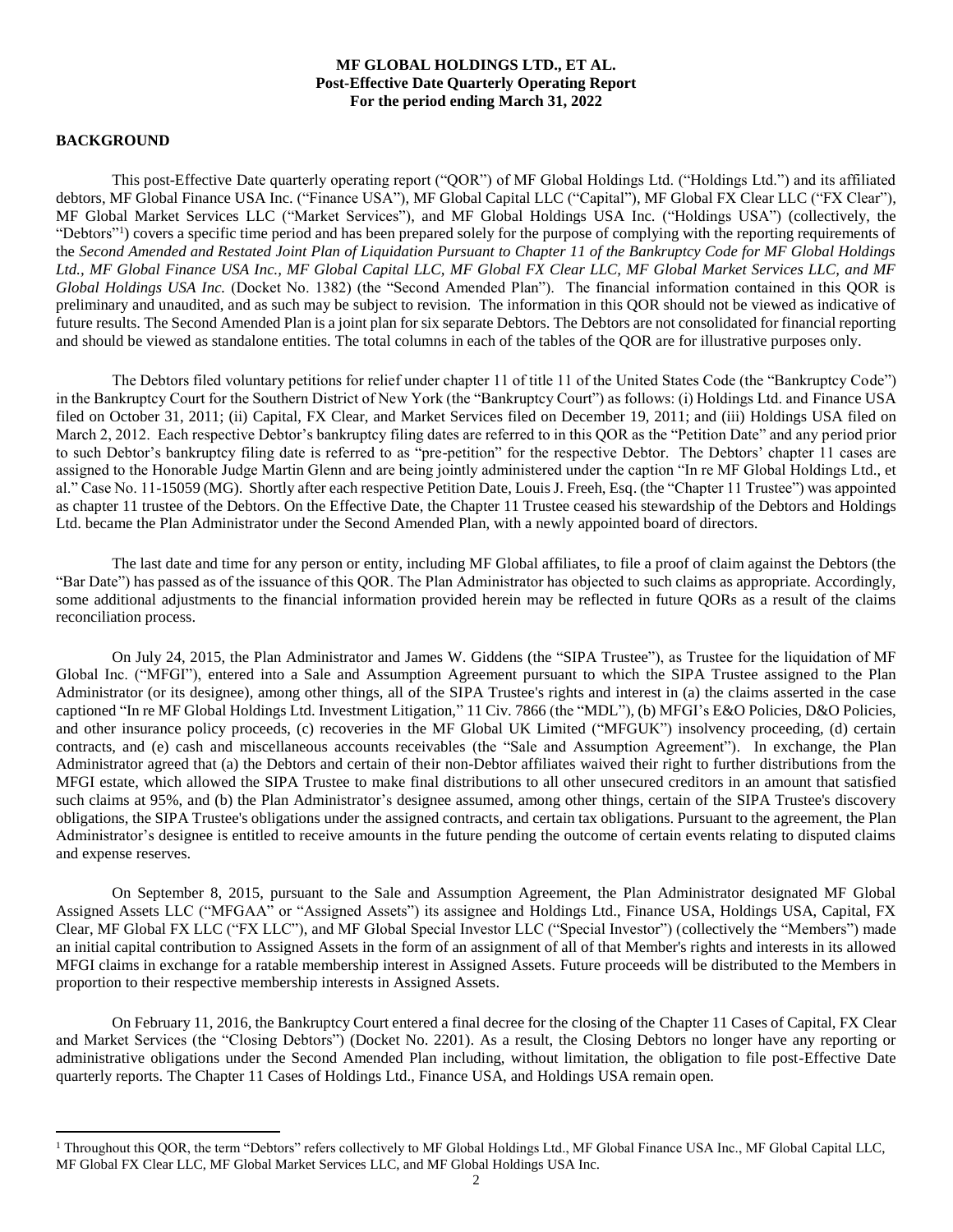## **CURRENT QUARTER ACTIVITY SUMMARY**

In February 2008, Evan Dooley, a MFGI registered broker, trading for his own account out of a MFGI branch office in Memphis, Tennessee, put on a significant wheat futures position that was beyond his trading authority and was liquidated at a loss of \$141 million. MFGI suffered the loss because, as a clearing member of the exchange, it was required to pay the \$141 million shortfall and the broker had no means of paying MFGI for the losses (the "Dooley trading incident"). MFGI filed a claim for payment of its \$141 million loss from the Dooley trading incident plus statutory interest under its Fidelity Bond Insurance (the "Bond"), which provides coverage for wrongful or fraudulent acts of employees, seeking indemnification for the loss on the Dooley trading incident. After months of investigation, MFGI's insurers denied payment of this claim based on certain definitions and exclusions to coverage in the Bond. They also initiated an action against MFGI in the Supreme Court of the State of New York, New York County, *New Hampshire Insurance Co. et al. v. MF Global Finance USA, Inc.*, No. 601621/09 (MF), seeking a declaration that there is no coverage for this loss under the Bond. MFGI filed a counterclaim to enforce its right to payment. Pursuant to an Assignment Agreement between the SIPA Trustee and Finance USA, in May 2014, the SIPA Trustee assigned his rights in this litigation to Finance USA. As of March 31, 2022, Finance USA has entered into confidential settlements with insurers representing \$97.2 million of the approximately \$141 million principal amount of Finance USA's asserted claim, with each settlement in excess of the settling insurer's principal obligation. The parties completed discovery in April 2017, the insurers and Finance USA filed motions for summary judgment in June 2017, opposition papers were filed in July 2017, reply papers were filed in August 2017, and arguments were heard by Justice Friedman on January 16, 2018. In October 2020, it was announced that Justice Friedman would be retiring at the end of the year. On the eve of her retirement, Justice Friedman ruled on the motions by decision and order dated December 21, 2020. The court granted Finance USA's motion for summary judgment in part and denied the Insurers' motion in its entirety. Significantly, the court ruled as a matter law that Dooley's conduct was covered under both of the coverage provisions because his conduct constituted a "wrongful act" and a "malicious act." The court also threw out four of the Insurers' defenses to coverage based upon three exclusion provisions in the bond and failure to mitigate. However, the court found that genuine issues of fact require a trial with respect to whether Dooley was covered under the bond as an "employee" of the insured or "any other person." The court held also that, if Dooley is determined to be an employee, genuine issues of material fact require a trial on whether the bond's termination of coverage provision was triggered. The rulings significantly narrow the scope of the case remaining for trial and on January 21 and 22, 2021, the three remaining insurers filed Notices of Appeal from the order. On January 31, 2021, Finance USA filed a notice of cross-appeal from the order. The appeal has been fully briefed and was heard by the Appellate Division on November 12, 2021. On March 17, 2022, the Appellate Division granted summary judgment in favor of Finance USA on its counterclaim for breach of contract and dismissed all of the Insurers' affirmative defenses, except Liberty Mutual Insurance Company's eighth affirmative defense regarding exhaustion. The case was remanded to the trial court to Justice Melissa Crane (who had been recently appointed to the Commercial Division and to whom the case was reassigned on March 29, 2021) for further proceedings consistent with the court's order, and Justice Crane will be hearing Finance USA's motion for entry of a final judgment, including the amount of prejudgment interest each Insurer owes, on May 26, 2022.

In December 2017, the Tax Authority of the Federal Republic of Germany ("GTA") submitted a claim against MFGUK for €52.4 million ("GTA Liability Claim") in respect of withholding tax previously refunded to MFGUK in connection with certain share trades carried out in Germany to which MFGUK was a party. In January 2018, Deutsche Bank AG submitted two claims against MFGUK, one of which essentially mirrors the GTA Liability Claim by claiming an indemnity right against MFGUK if the GTA pursues Deutsche Bank for the sums claimed against MFGUK ("DB Mirror Claim") and a separate claim for €126.7 million ("DB Market Claim"). The GTA Liability Claim was rejected by the joint special administrators (the "JSAs") of MFGUK and the GTA appealed against the rejection and thereafter, on August 17, 2018, the JSAs received an application from the GTA that its appeal in the UK courts against the rejection of the GTA Liability Claim be stayed pending resolution in the German courts of certain claims between the GTA and MFGUK relevant to the GTA Liability Claim. Both Deutsche Bank claims were also rejected by the JSAs and an appeal was filed by Deutsche Bank. Deutsche Bank subsequently submitted an application seeking a stay of the appeals against the rejection of its claims pending resolution of the issues outlined in the GTA's application. A two-day hearing was held in late January 2019 in order for the court to determine whether the GTA and Deutsche Bank appeals should be decided by the UK court or stayed in order to allow the German courts to adjudicate the underlying issues. The High Court of Justice in England issued its judgment on March 22, 2019 determining that, subject to the GTA entering into an undertaking that it will comply with certain conditions, the Stay Application filed by the GTA was allowed (so that, in effect, the claim by the GTA against MFGUK is to be referred to the German Courts to be heard and decided there). On October 25, 2019, the JSA's grounds of objection were filed and since then there have been several rounds of written submissions from each party and these submissions are continuing. The High Court judgment also determined that the Stay Application filed by Deutsche Bank was not allowed (so that, in effect, the DB Mirror and Market Claims can be heard and determined in the English Court without first having to await the outcome of the proceedings between the GTA and MFGUK in Germany). A hearing in respect of the DB Mirror Claim was due to take place in May 2020, however pursuant to the terms of a confidential settlement between MFGUK and Deutsche Bank, this hearing was vacated and Deutsche Bank has withdrawn its €48 million proof in the administration. In a ruling handed down on July 31, 2019, the court confirmed that Deutsche Bank shall pay the JSA's costs of the Stay Application. A directions hearing seeking to determine if there are issues which are potentially dispositive of the DB Market Claim was to take place in November 2020. On October 30, 2020, the JSAs agreed to a confidential settlement with Deutsche Bank in relation to the DB Market Claim, meaning that the November directions hearing was vacated by the Court. While the terms of the settlement are confidential, the effect is that all further proceedings in Deutsche Bank's appeal against the rejection of the DB Market Claim be stayed and Deutsche Bank shall pay an agreed sum to MFGUK in relation to MFGUK's costs in relation to the appeals against the DB Market Claim and the DB Mirror Claim (pursuant to the above July 31, 2019 ruling).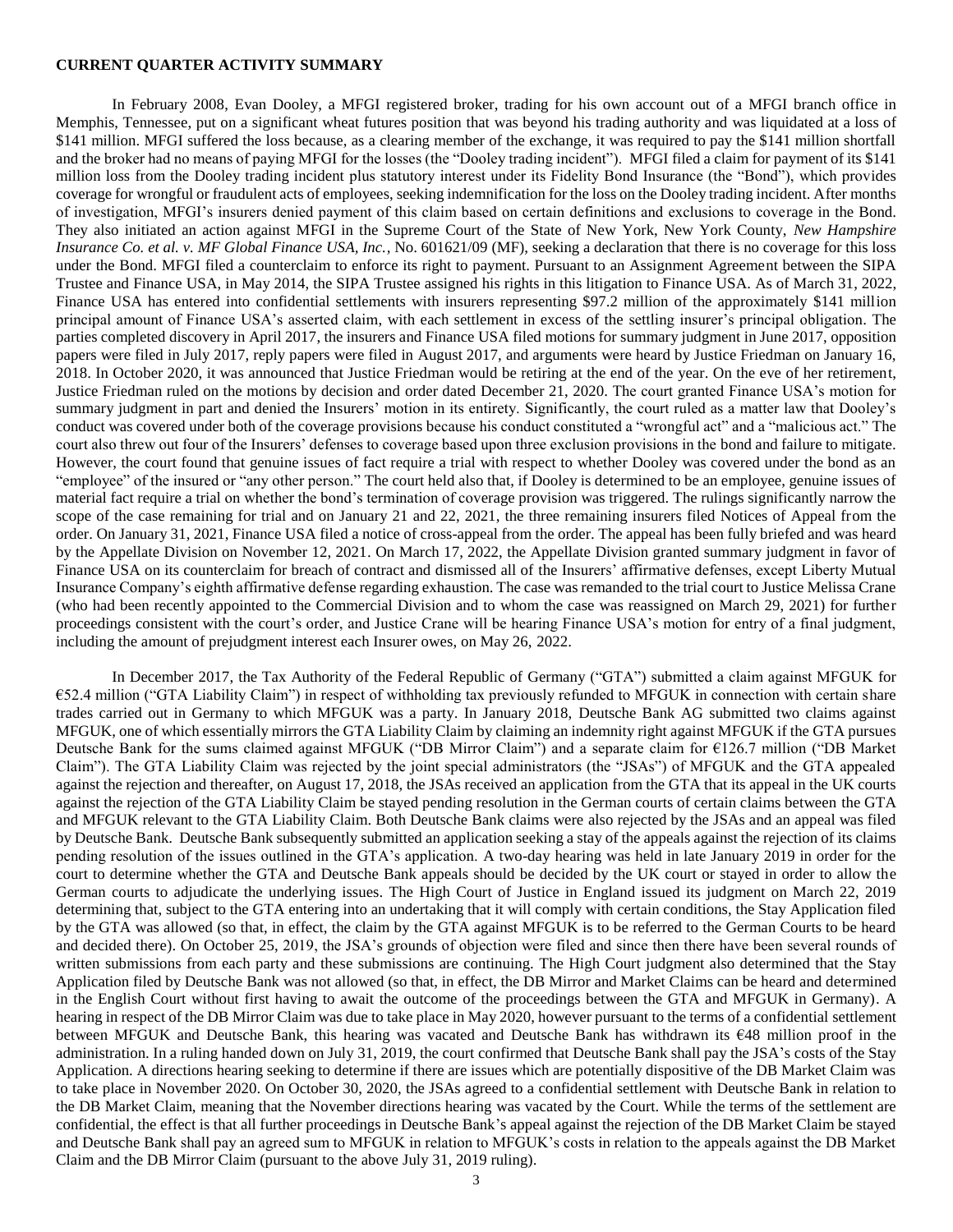MFGUK has also submitted several claims against the GTA in respect of withholding tax in connection with certain share trades carried out in Germany to which MFGUK was a party and in connection with which withholding tax has not previously been refunded to MFGUK (the "GTA Asset Claim"). The GTA has rejected the GTA Asset Claim and the JSAs have appealed this decision in Germany; the JSAs filed their most recent legal brief in their claim on October 1, 2020 and the GTA filed an additional legal brief on December 8, 2020 stating its position that all facts in the case have now been presented and, therefore, the issue is ready for a decision. An oral hearing is expected to take place before the Fiscal Court of Cologne in due course, although no date for this has yet been set by the court.

The Plan Administrator remains open to dialogue with the JSAs to explore ways to streamline the MFGUK estate and realize some of the benefits of the Creditors Voluntary Arrangement proposed by the JSAs in the third fiscal quarter of 2018.

On October 22, 2019, the Plan Administrator commenced an Adversary Proceeding, Case No. 11-15059; Adv. Proc. Case No. 19-01379 (Bankr. S.D.N.Y.) (MG), against defendants William K. Harrington, as United States Trustee for Region 2, Clifford J. White III, as Director of the United States Trustee Program, and the United States Trustee Program seeking (i) a determination that the Debtors' liability for quarterly fees payable to the United States Trustee Program ("UST") pursuant to 28 U.S.C § 1930(a)(6) is governed by the schedule in effect prior to the amendment to that statute which became effective January 1, 2018 (the "Amendment"); (ii) a determination that the Debtors are entitled to a refund of quarterly fee overpayments made during the period from January 1, 2018 through the date of this Complaint (and future overpayments, if any) (the "Excess Fees"), during which time the Debtors paid Defendants based on the schedule set forth in the Amendment; and (iii) an order directing a refund of such Excess Fees, reduced by any amount the Plan Administrator has applied to pay UST fees incurred prior to receiving a refund. (D.I. 2406; Adv. Proc. D.I. 1). At issue are Excess Fees of \$0.4 million paid between Q1 2018 and Q2 2019 and future increased fees (calculated for Q3 2019 to Q4 2020 to be more than an additional \$0.7 million in increased fees if paid under the Amendment's fee schedule), for a total of more than \$1.1 million in increased fees calculated under the Amendment's fee schedule for the period Q1 2018 to Q4 2020. Since 2018, several bankruptcy courts found the Amendment to be unconstitutional on various grounds while other bankruptcy courts have upheld the Amendment's constitutionality; there has similarly been a split in the decisions on appeal by the Second, Fourth, Fifth, and Tenth Circuits, and appeals are currently pending in the Ninth and Eleventh Circuits. On April 24, 2020, Judge Glenn, along with Judge Bernstein in the SunEdison case (which raised virtually identical challenges to the Amendment) issued a ruling denying the Plan Administrator's motion for summary judgment and granting the UST's motion for summary judgment, holding that the Amendment is constitutional. (D.I. 2417; Adv. D.I. 44). On June 16, 2020, Judge Glenn *sua sponte* entered an Order (Adv. D.I. 55) certifying the decision and related judgment entered on May 19, 2020 (Adv. D.I. 49) for immediate appeal to the United States Court of Appeals for the Second Circuit. On November 16, 2020, the Plan Administrator's Petition for Permission to Take a Direct Appeal Pursuant to 28 U.S.C. § 158(d)(2)(A) was granted by the Second Circuit (Case No. 20-3863), which ordered MF Global's appeal to be heard "in tandem" with the direct appeal also granted in SunEdison's case (Case No. 20-3867), so the appeals will be heard together. During the pendency of the appeal, an amendment to the fees statute was passed by Congress in December 2020 and signed into law on January 12, 2021. The Bankruptcy Administration Improvement Act of 2020 (the "2021 Amendment") put in place a revised quarterly fee schedule for chapter 11 cases beginning Q2 2021 that is a flat 0.4% of disbursements up to \$1.0 million (with a minimum payment of \$250.00) and a flat 0.8% of disbursements of at least \$1.0 million, up to a cap of \$0.3 million (reached now at \$31.3 million in disbursements). The parties briefing was filed after the 2021 Amendment's enactment and addressed its impact on the arguments on appeal. Oral argument was scheduled for September 29, 2021. In a related appeal before the Second Circuit in which MF Global appeared as an amicus curiae, *In re Clinton Nurseries Inc.*, No. 20-1209 (2d Cir.), on May 24, 2021, the Second Circuit issued an Opinion which held that the Amendment is unconstitutionally nonuniform and ordered the UST to return to the debtor any excess fees paid under the Amendment. *See In re Clinton Nurseries, Inc.*, 998 F.3d 56 (2d Cir. 2021). The Government's petition seeking a rehearing (before the panel or *en banc*) was denied on September 17, 2021.. On September 14, 2021, in light of the Second Circuit's ruling in *Clinton Nurseries* and the enactment of the 2021 Amendment, the Second Circuit issued an Order to Show Cause why the case should not be remanded and on September 23, issued an Order vacating and remanding the MF Global and SunEdison cases to the Bankruptcy Court for further proceedings in light of the decision in *Clinton Nurseries* (for fees Q1 2018 – Q1 2021) and the 2021 Amendment (for fees Q2 2021 – forward). MF Global advised Judge Glenn's chambers of these developments, and is coordinating with the UST on next steps given the likelihood that the Supreme Court may be deciding the constitutionality of the Amendment in the near term. In September 2021, a petition seeking certiorari was filed in the Supreme Court from the Fourth Circuit's decision in the *Circuit City* case (which upheld the Amendment), which was granted on January 10, 2022 sub nom Siegel v. Fitzgerald, Case No. 21-441. The Solicitor General also filed a petition seeking certiorari from the Second Circuit's *Clinton Nurseries* decision (finding the Amendment unconstitutionally non-uniform) on Feb 10, 2022, to be held in abeyance pending the Supreme Court's disposition in *Siegel*. In the meantime, on January 14, 2022 the Second Circuit granted the UST's motion to recall the mandate in *Clinton Nurseries* in light of the Supreme Court's grant of certiorari in *Siegel*. Briefing was completed in the *Siegel* case on April 8, 2022 and oral argument was held on April 18, 2022. Several interested parties, including MF Global, filed amicus curiae briefs in support of Petitioner *Siegel*. If the Second Circuit's ruling in *Clinton Nurseries* is not overturned (whether directly or indirectly in *Siegel*), MF Global should also prevail in having its fees for the period Q1 2018 – Q2 2021 determined under the fee schedule applicable prior to the Amendment (note, however that the arguments raised before the Supreme Court will not apply to fees owed after Q1 2021, when the 2021 Amendment became effective).

Holdings Ltd. and its affiliates purchased certain Fidelity Bond insurance policies (the "2011 Fidelity Bonds") which provide coverage for dishonest, fraudulent or malicious acts of employees. MFGAA, as assignee of the SIPA Trustee under the Sale and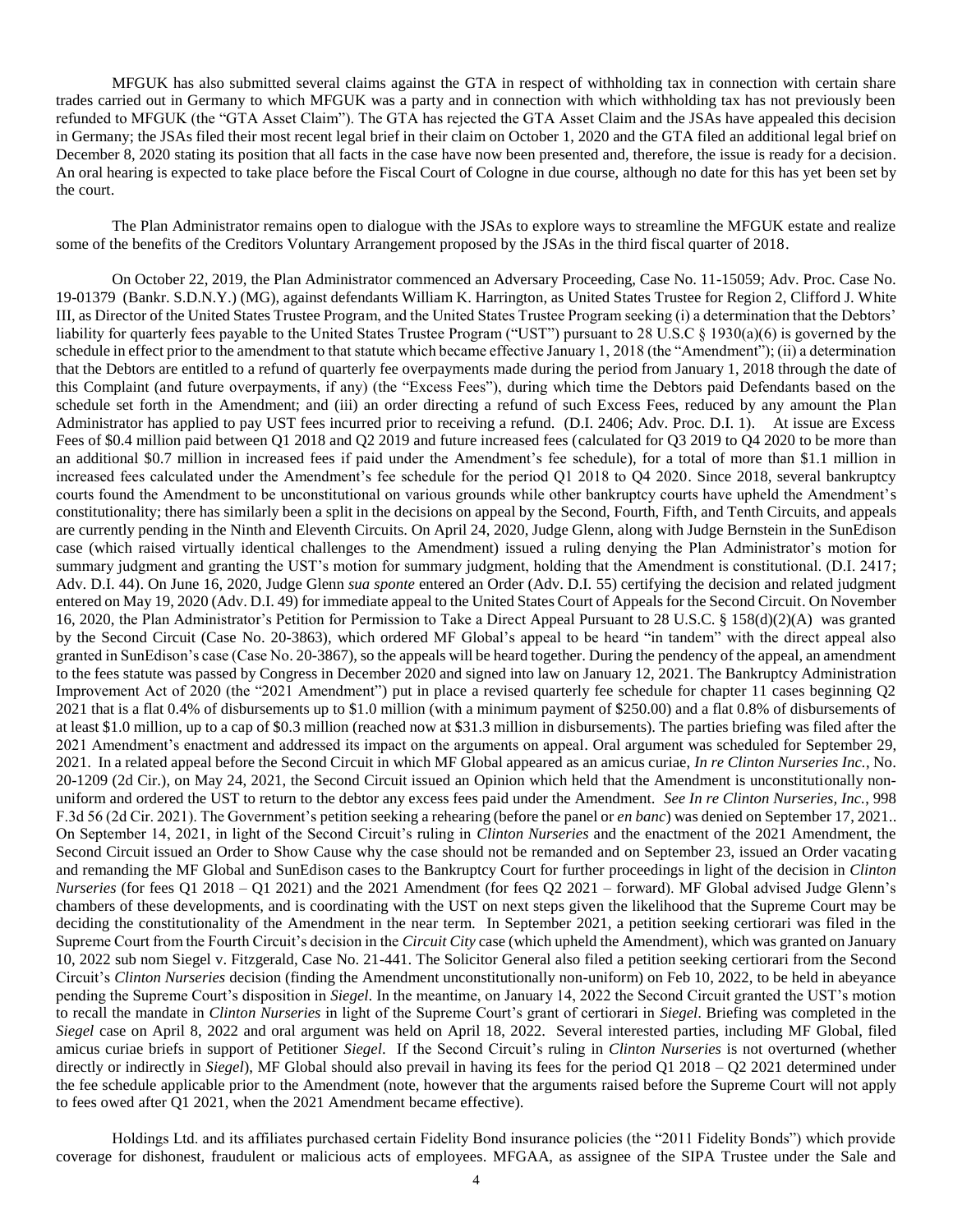Assumption Agreement, assumed the SIPA Trustee's rights in the 2011 Fidelity Bonds. The SIPA Trustee had asserted a claim in connection with losses resulting from the misdirection of customer funds and otherwise prior to MFGI's bankruptcy filing on October 31, 2011, and in September and October 2016, insurers denied MFGI's claim for coverage. MFGAA's claim was referred to mediation under the Commercial Mediation Rules of the American Arbitration Association on January 24, 2022, pursuant to the primary bond's mediation requirement. A mediation was held on April 8, 2022 before the Honorable Layn Phillips and on April 12, 2022, MFGAA filed its Arbitration Statement with the American Arbitration Association.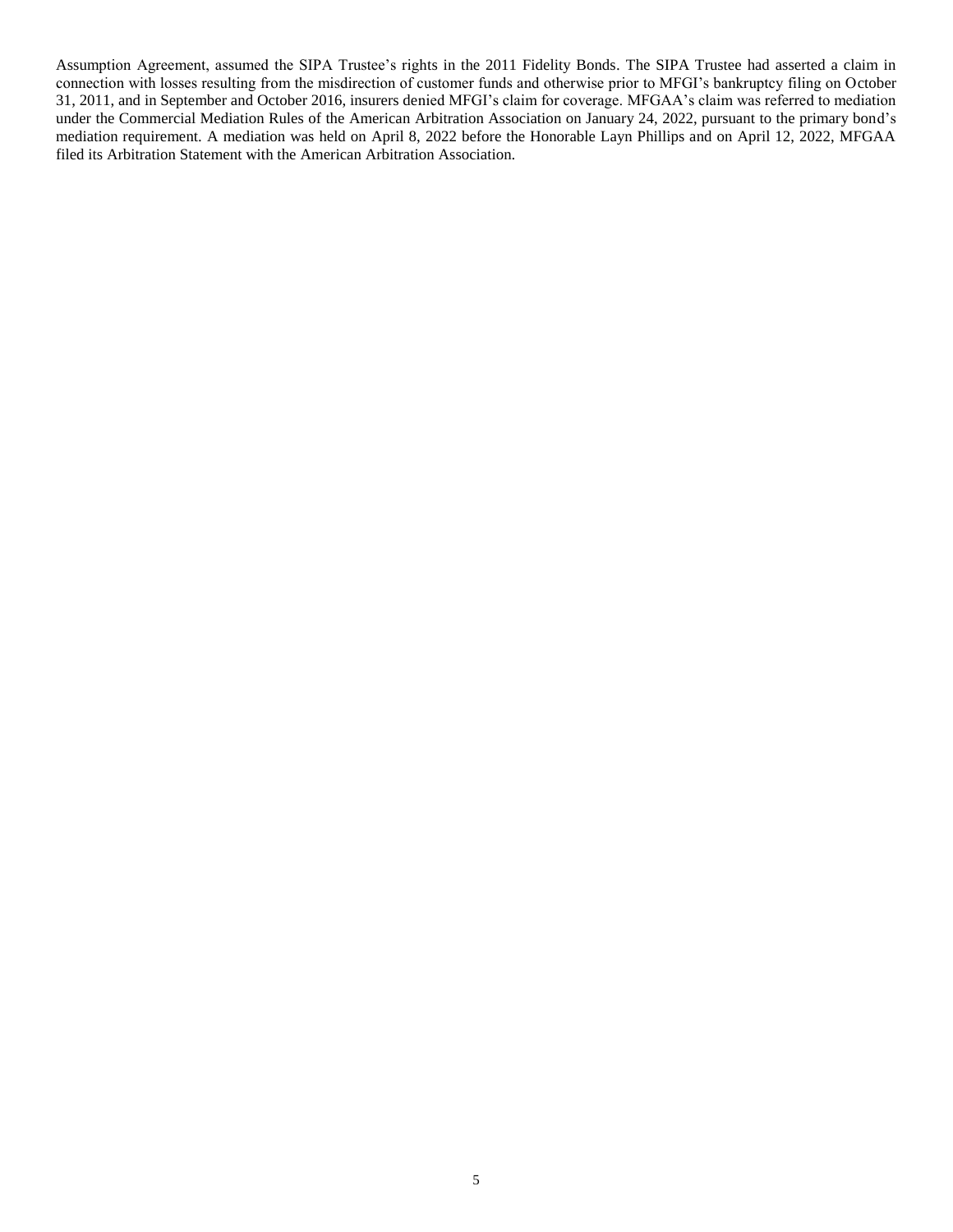#### **MF Global Holdings Ltd., et al. Schedules of Cash Flows (Unaudited) For the Period January 1, 2022 through March 31, 2022**

|                                                     | <b>MF</b> Global<br>Finance USA Inc. | <b>MF</b> Global<br>Holdings Ltd. |     | <b>MF</b> Global<br>Holdings USA Inc. | <b>Total</b> |             |  |
|-----------------------------------------------------|--------------------------------------|-----------------------------------|-----|---------------------------------------|--------------|-------------|--|
| Cash balance at January 1, 2022                     | \$<br>8,835,933                      | \$<br>23,610,102                  | -\$ | 307,102                               | $\sqrt{2}$   | 32,753,136  |  |
| Cash Inflows:                                       |                                      |                                   |     |                                       |              |             |  |
| Expense Reimbursement from Debtor Affiliates        |                                      | 812,837                           |     | 747,910                               |              | 1,560,747   |  |
| Pre-petition Receivables from Debtor Affiliates     |                                      |                                   |     |                                       |              |             |  |
| Pre-petition Receivables from Non-Debtor Affiliates |                                      |                                   |     |                                       |              |             |  |
| Other                                               | 258                                  | 173,912                           |     | 4,284,427                             |              | 4,458,597   |  |
| <b>Total Inflows</b>                                | 258                                  | 986,749                           |     | 5,032,337                             |              | 6,019,344   |  |
|                                                     |                                      |                                   |     |                                       |              |             |  |
| <b>Cash Outflows:</b>                               |                                      |                                   |     |                                       |              |             |  |
| Payroll, Payroll Taxes and Employee Benefits        | $\omega$                             | $\sim$                            |     | (505, 308)                            |              | (505, 308)  |  |
| <b>Operating Costs</b>                              | (29, 448)                            | (370, 171)                        |     | (7,002)                               |              | (406, 621)  |  |
| <b>Professional Fees</b>                            |                                      | (1,388,774)                       |     |                                       |              | (1,388,774) |  |
| <b>US Trustee Fees</b>                              |                                      |                                   |     |                                       |              |             |  |
| Other                                               | $\overline{a}$                       | $\overline{a}$                    |     | $\overline{\phantom{a}}$              |              | ٠           |  |
| <b>Total Operating Expenses</b>                     | (29, 448)                            | (1,758,945)                       |     | (512, 310)                            |              | (2,300,704) |  |
|                                                     |                                      |                                   |     |                                       |              |             |  |
| Expense Reimbursement to Debtor Affiliates          | (1,327,546)                          | (233, 201)                        |     | ä,                                    |              | (1,560,747) |  |
| Distributions:                                      |                                      |                                   |     |                                       |              |             |  |
| Administrative Claims                               |                                      |                                   |     | ٠                                     |              |             |  |
| Priority Tax Claims (includes Admin tax claims)     |                                      |                                   |     |                                       |              |             |  |
| 1 - Priority Non-Tax Claims                         |                                      |                                   |     |                                       |              |             |  |
| 2 - Secured Claims                                  |                                      |                                   |     |                                       |              |             |  |
| 3 - JPMorgan Secured Setoff Claim                   |                                      |                                   |     | $\overline{\phantom{a}}$              |              |             |  |
| 4 - Convenience Claims                              |                                      |                                   |     |                                       |              |             |  |
| 5 - Liquidity Facility Unsecured Claims             |                                      |                                   |     |                                       |              |             |  |
| 6 - General Unsecured Claims                        |                                      |                                   |     |                                       |              |             |  |
| 7 - Subordinated Claims                             |                                      |                                   |     |                                       |              |             |  |
| 8 - Preferred Interests                             |                                      | $\sim$                            |     | $\blacksquare$                        |              |             |  |
| 9 - Common Interests                                | ä,                                   |                                   |     | $\blacksquare$                        |              |             |  |
| <b>Total Distributions</b>                          | $\overline{a}$                       | ÷                                 |     | ÷.                                    |              |             |  |
|                                                     |                                      |                                   |     |                                       |              |             |  |
| <b>Total Cash Outflows</b>                          | (1,356,994)                          | (1,992,147)                       |     | (512, 310)                            |              | (3,861,451) |  |
|                                                     |                                      |                                   |     |                                       |              |             |  |
| Net Cash Flows:                                     | (1,356,736)                          | (1,005,398)                       |     | 4,520,026                             |              | 2,157,893   |  |
|                                                     |                                      |                                   |     |                                       |              |             |  |
| Cash balance at March 31, 2022                      | \$<br>7,479,197                      | \$<br>22,604,704                  | \$  | 4,827,128                             | \$           | 34,911,029  |  |

The accompanying notes are an integral part of this report.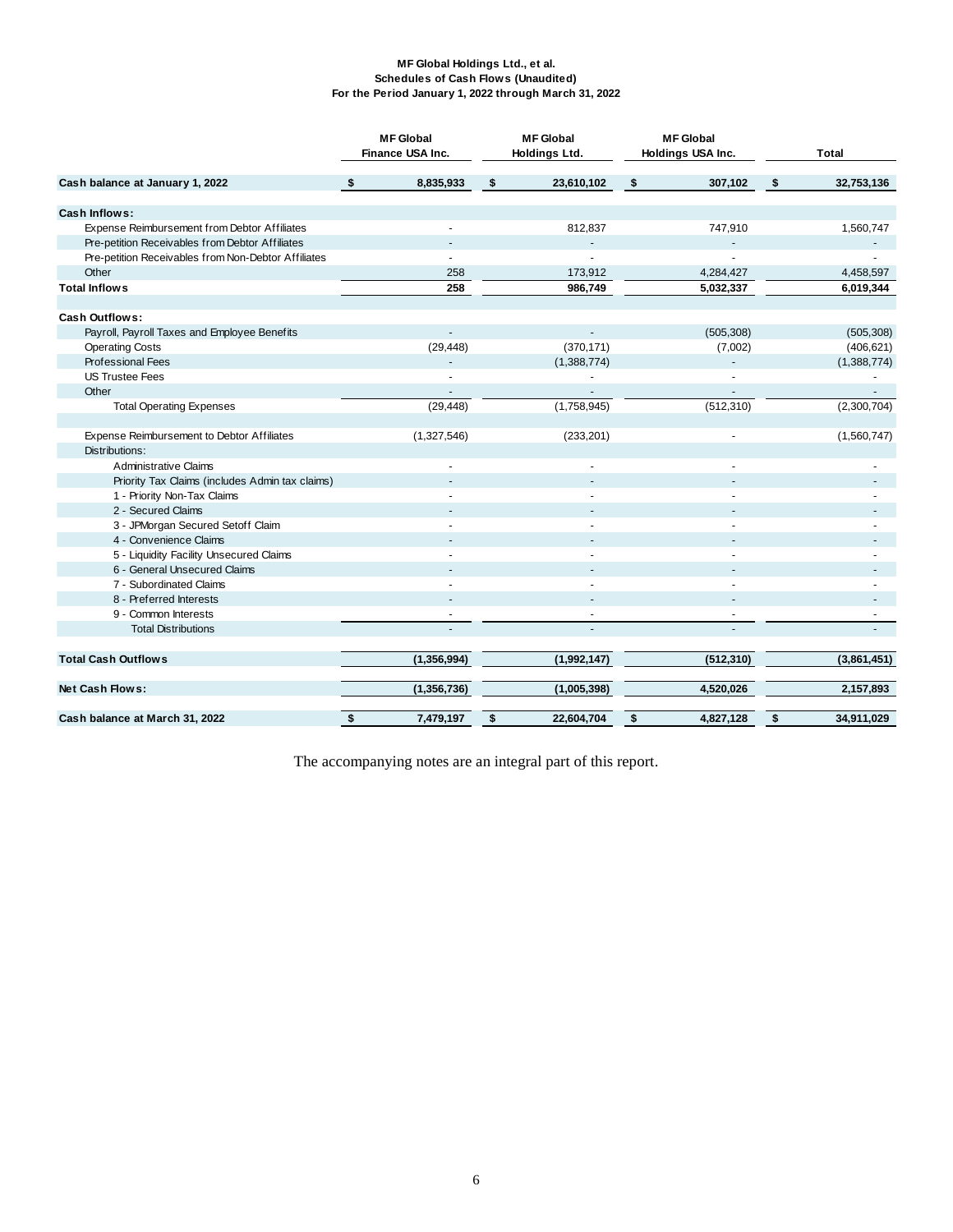#### **MF Global Holdings Ltd., et al. Statements of Net Assets (Liquidation Basis) As of March 31, 2022**

|                                               |             | <b>MF</b> Global      |         | <b>MF</b> Global      | <b>MF</b> Global      |                       |
|-----------------------------------------------|-------------|-----------------------|---------|-----------------------|-----------------------|-----------------------|
|                                               | <b>Note</b> | Finance USA Inc.      |         | <b>Holdings Ltd.</b>  | Holdings USA Inc.     | <b>Total</b>          |
|                                               |             |                       |         |                       |                       |                       |
| Cash                                          |             | 7,479,197<br>\$       |         | 22,604,704<br>\$      | \$<br>4,827,128       | \$<br>34,911,029      |
| Non-affiliate pre-petition receivables        | 4           |                       |         |                       | 103,984               | 103,984               |
| Debtor affiliate pre-petition receivables     | 4           | 198,727,554           |         | 1,291,911,031         | 23,192,148            | 1,513,830,733         |
| Other affiliate pre-petition receivables      | 4           |                       |         | 48,352,663            | 1,895,071             | 50,247,734            |
| Debtor affiliate post-petition receivables    | 4           |                       | 1.610   | 72,884                | 129,102               | 203,596               |
| Other affiliate post-petition receivables     | 4           |                       |         | 9,421,239             |                       | 9,421,239             |
| Other assets                                  | 5           |                       |         | 366,119               |                       | 366,119               |
| MFGAA membership interests                    | 6           | 120,718,390           |         | 10,753,493            | 4,327,106             | 135,798,990           |
|                                               |             |                       |         |                       |                       |                       |
| <b>Total assets</b>                           |             | 326,926,751           |         | 1,383,482,135         | 34,474,540            | 1,744,883,425         |
|                                               |             |                       |         |                       |                       |                       |
| Liabilities subject to compromise:            | 8           |                       |         |                       |                       |                       |
| Claims subject to reconciliation              |             | (414, 758)            |         | (414, 758)            |                       | (829, 515)            |
| Allow ed claims:                              |             |                       |         |                       |                       |                       |
| Debtor affiliate                              |             | (1,295,201,431)       |         | (19, 314, 812)        | (198, 727, 554)       | (1,513,243,797)       |
| Other affiliate                               |             | (2,942,209)           |         | (650, 293)            | (77, 229)             | (3,669,731)           |
| Liquidity Facility unsecured claim            |             | (624, 851, 419)       |         | (735, 200, 782)       |                       | (1,360,052,201)       |
| Notes claim                                   |             |                       |         | (655, 662, 317)       |                       | (655, 662, 317)       |
| Other unsecured                               |             |                       |         | (24,078,106)          | (17, 911, 501)        | (41,989,607)          |
| Subordinated                                  |             |                       |         | (106, 232, 679)       |                       | (106, 232, 679)       |
| Subordinated claims not allow ed              |             |                       | (1,085) | (16,685,153)          | (1,986,436)           | (18, 672, 673)        |
| Liabilities to be settled in full:            | 9           |                       |         |                       |                       |                       |
| Administrative, secured and priority          |             |                       |         |                       |                       |                       |
| Debtor and other affiliate charges            |             | (175, 653)            |         | (34, 543)             | (4,822)               | (215,019)             |
| Professional fees - post-effective date       | 10          |                       |         | (97, 113)             |                       | (97, 113)             |
| <b>Estimated Plan Administration Expenses</b> | 11          | (14, 453, 680)        |         | (20, 811, 164)        | (889, 413)            | (36, 154, 257)        |
|                                               |             |                       |         |                       |                       |                       |
| <b>Total Liabilities</b>                      |             | (1,938,040,235)       |         | (1,579,181,720)       | (219, 596, 955)       | (3,736,818,909)       |
|                                               |             |                       |         |                       |                       |                       |
| Net assets in liquidation                     |             | (1,611,113,483)<br>\$ |         | (195, 699, 585)<br>\$ | \$<br>(185, 122, 415) | \$<br>(1,991,935,484) |

The accompanying notes are an integral part of this report**.**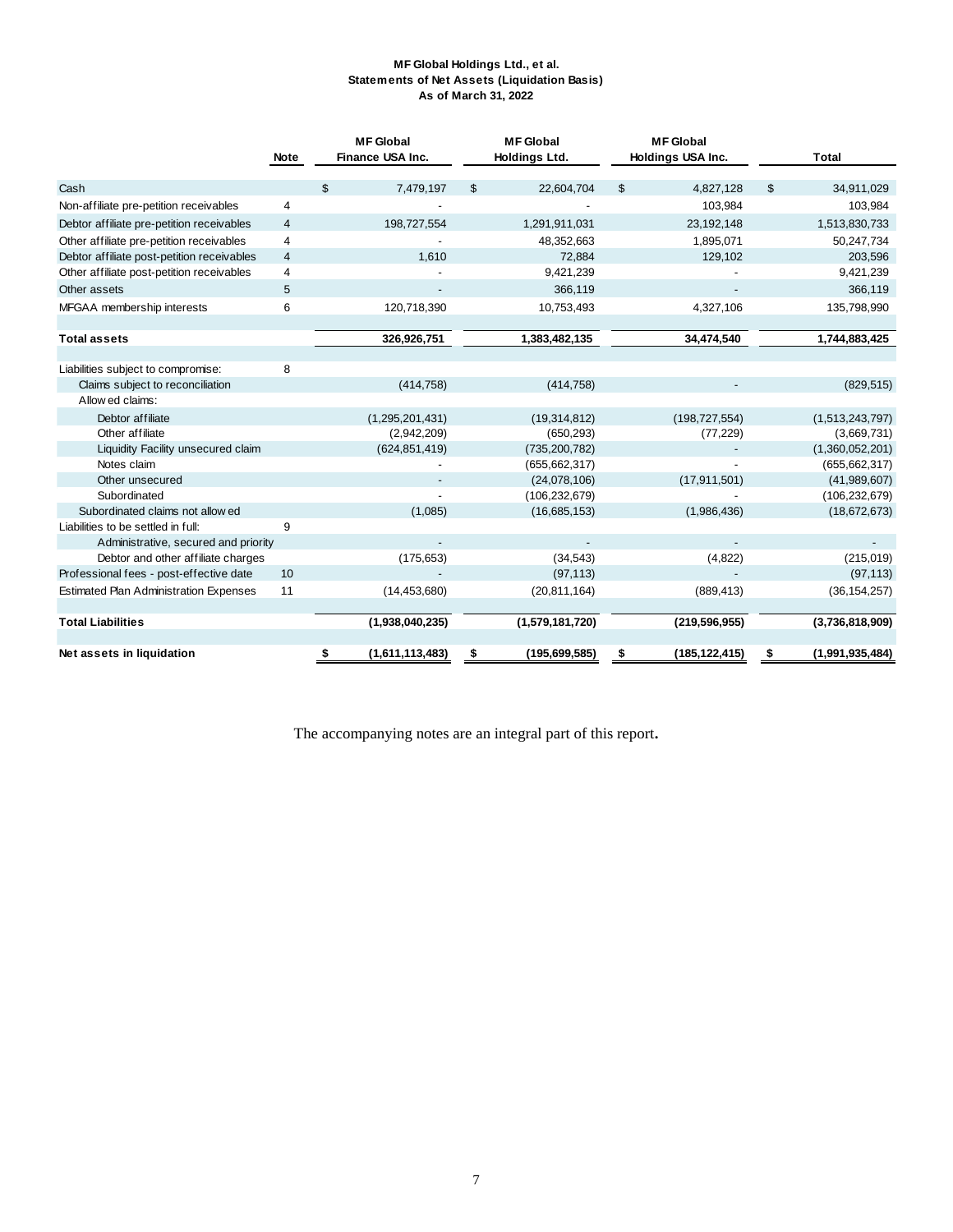#### **NOTES AND DEFINITION OF TERMS**

## *Note 1: Basis of Presentation*

The Plan Administrator has prepared this QOR in accordance with the Second Amended Plan. While the Plan Administrator has exercised its best efforts to ensure that this QOR is accurate, based on information that was available at the time of preparation, inadvertent errors or omissions may exist. The Plan Administrator reserves the right to amend this QOR from time to time as may be necessary or appropriate. This QOR is not meant to be relied upon as a complete description of the Debtors, their businesses, condition (financial or otherwise), results of operations, prospects, assets or liabilities.

The unaudited balance sheets ("statements of net assets in liquidation") and statements of cash flows ("schedules of cash flows") in this QOR have been prepared in accordance with the requirements of the Second Amended Plan. The statements of net assets in liquidation and schedules of cash flows were not prepared in accordance with U.S. generally accepted accounting principles ("US GAAP") and neither purport to represent nor reconcile with financial statements prepared in accordance with US GAAP. This QOR does not include explanatory footnotes and other disclosures required under US GAAP, and is not presented in a US GAAP-based reporting format. Certain classifications utilized in this QOR may differ from prior report classifications and accordingly amounts may not be comparable. The statements of net assets in liquidation and the schedules of cash flows have been presented in at least the level of detail required by the Second Amended Plan.

Certain items presented in this QOR remain under review by the Plan Administrator and may be accounted for differently in future QORs. Accordingly, the financial information herein is subject to change and any such change could be material. The statements of net assets in liquidation do not reflect or provide for all the consequences of the Debtors' chapter 11 cases including (i) as to assets, a wide range of legal claims that are being pursued or are under consideration to pursue, their realizable values on a liquidation basis or their availability to satisfy liabilities, and (ii) as to pre-petition liabilities, the amounts that may ultimately be allowed for claims or contingencies, or the ultimate status or priority of claims filed. Accordingly, future QORs may reflect adjustments (including writedowns and write-offs) to the assets and adjustments to the liabilities, which may be material.

Prior to October 31, 2011, the majority of the Debtors' operational accounting functions, including day-to-day maintenance of the Debtors' books and records, were fulfilled by an accounting group located in Chicago, Illinois and employed by MFGI which commenced its separate liquidation proceeding under the Securities Investor Protection Act on October 31, 2011 and which proceeding is now completed.

## *Note 2: Use of Estimates*

In preparing the statements of net assets in liquidation, the Plan Administrator has made various estimates that may affect reported amounts and disclosures. Estimates are based on available information and judgment. Actual results could differ from estimates and could have a material effect on the statements of net assets in liquidation. As more information becomes available to the Plan Administrator, including the outcome of various negotiations and litigation, amongst other matters, it is expected that estimates could be revised. Such revisions may be material.

#### *Note 3: Schedules of Cash Flows*

## *Expense reimbursement from/to debtor affiliates*

Holdings Ltd. and Holdings USA incur disbursements for operating costs and professional fees on behalf of all three remaining Debtors, and in return are reimbursed by each Debtor for such Debtor's allocated portion of these expenses.

#### *Other cash inflows*

During the period, Holdings USA received \$4.3 million from the proceeds of a class action settlement and Holdings Ltd. received a \$0.1 million final dividend from MF Global Assurance Co Limited. In addition, the Debtors collectively earned \$0.02 million in interest and dividends on cash balances.

#### *Note 4: Receivables*

The Plan Administrator has presented all receivables on a net basis, categorized by owing entity and whether the receivable was generated before or after the Debtors' respective Petition Date. The three types of owing parties are defined as follows: (i) "Nonaffiliates" refer to third-parties, who were not a direct or indirect subsidiary of Holdings Ltd. on October 31, 2011; (ii) "Debtor affiliate" refers to one of the Debtors that is being jointly administered with Holdings Ltd.; and (iii) "Other affiliates" refer to non-Debtor entities that were a direct or indirect subsidiary of Holdings Ltd. on October 31, 2011.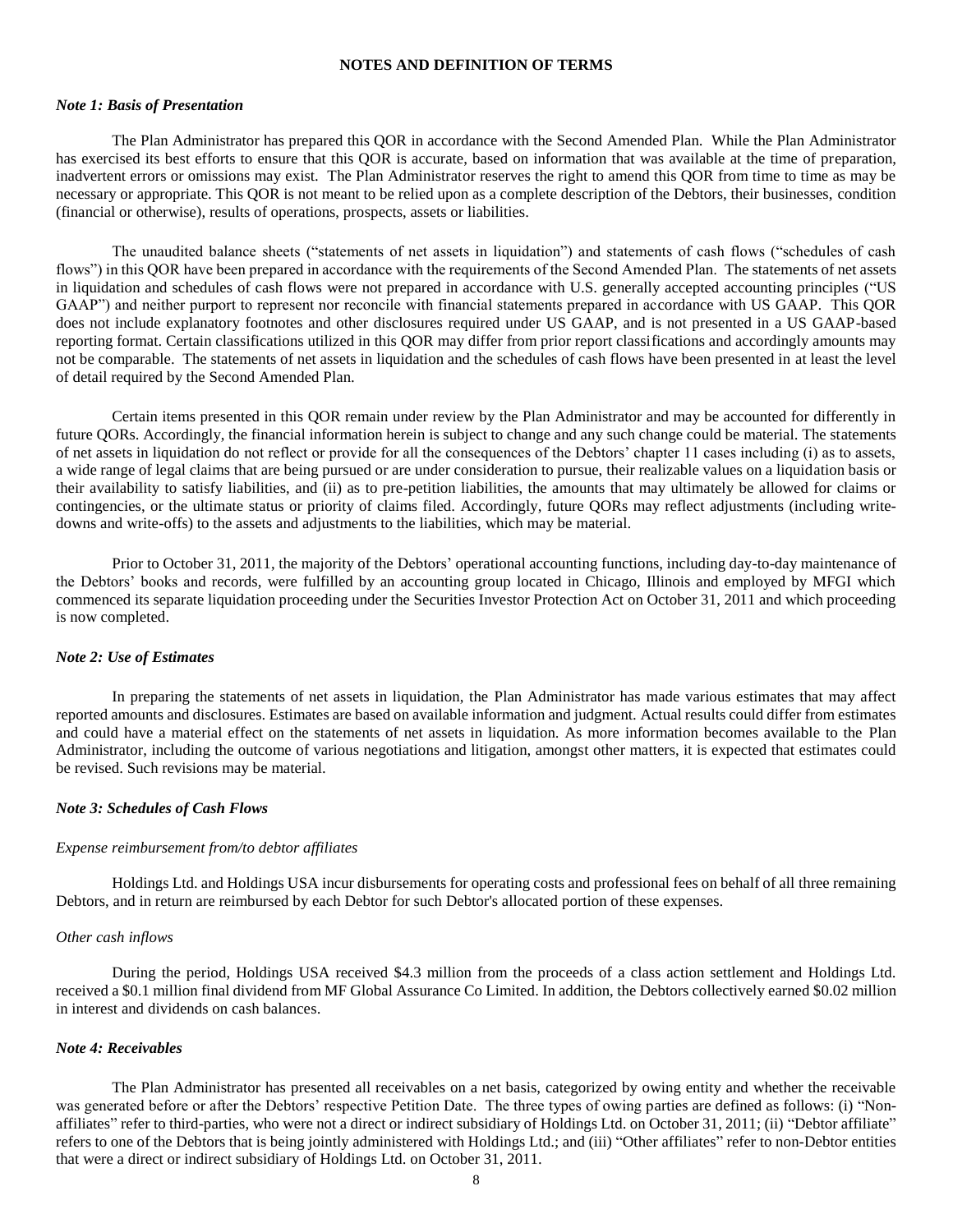"Debtor affiliate pre-petition receivables" include amounts per the Intercompany Settlement contained in the Second Amended Plan. Per the Second Amended Plan, Holdings Ltd.'s right to receive distributions on account of \$275,000,000 of its \$1,886,930,980 claim against Finance USA is subordinated to the rights of the holders of the Allowed Class 5B Liquidity Facility Unsecured Claims<sup>2</sup> until such time that the Class 5B Liquidity Facility Unsecured Claims are paid in full. Below is a roll forward of Debtor affiliate prepetition receivables as of March 31, 2022.

|                                        | <b>MF Global</b><br>Finance USA Inc. |                          | <b>MF Global</b><br>Holdings Ltd. | MF Global<br>Holdings USA Inc. |             | Total            |
|----------------------------------------|--------------------------------------|--------------------------|-----------------------------------|--------------------------------|-------------|------------------|
| Balance at December 31, 2014           |                                      | 258,790,163              | 1,886,952,872                     |                                | 27,939,696  | 2, 173, 682, 731 |
| Distributions received                 |                                      | (60,062,609)             | (595, 715, 492)                   |                                | (4,747,548) | (660, 525, 649)  |
| Asset assignment from other affiliates |                                      |                          | 673.651                           |                                |             | 673.651          |
| Balance at December 31, 2021           |                                      | 198.727.554              | 1,291,911,031                     |                                | 23.192.148  | 1,513,830,733    |
| Distributions received                 |                                      | $\overline{\phantom{0}}$ |                                   |                                |             |                  |
| Balance at March 31, 2022              |                                      | 198,727,554              | 1,291,911,031                     |                                | 23.192.148  | 1,513,830,733    |

"Other affiliate pre-petition receivables" contain pre-petition amounts owed from non-debtor former MF Global affiliates. The impact of exchange rate fluctuations on receivables denominated in foreign currency is recorded in these assets. Below is a roll forward of other affiliate pre-petition receivables as of March 31, 2022.

|                                         | <b>MF</b> Global<br>Finance USA Inc. | <b>MF Global</b><br>Holdings Ltd. |     | <b>MF Global</b><br>Holdings USA Inc. | Total           |
|-----------------------------------------|--------------------------------------|-----------------------------------|-----|---------------------------------------|-----------------|
| Balance at December 31, 2014            | 1,555,558,294                        | 134,072,690                       | \$. | 165,616,158                           | 1,855,247,142   |
| Distributions received                  | (816, 878, 506)                      | (37, 952, 425)                    |     | (27, 343, 307)                        | (882, 174, 238) |
| Distribution credit from MFGI           | $\overline{\phantom{a}}$             | (3,438,445)                       |     |                                       | (3, 438, 445)   |
| MFGI Sub-Debt w rite-off                | (470,000,000)                        |                                   |     | (130,000,000)                         | (600,000,000)   |
| Asset assignments from other affiliates | $\sim$                               | 1.047.461                         |     | $\overline{\phantom{a}}$              | 1,047,461       |
| Foreign exchange movements              | ٠                                    | (5,473,457)                       |     | (404, 361)                            | (5,877,818)     |
| <b>MFGAA Member contributions</b>       | (268, 679, 788)                      | (12,615,157)                      |     | (5,307,514)                           | (286, 602, 459) |
| Other affiliate w rite-downs/offs       | $\overline{\phantom{0}}$             | (539, 141)                        |     | (585, 851)                            | (1, 124, 992)   |
| Other cash received                     |                                      |                                   |     | (30,000)                              | (30,000)        |
| MF Global Holdings Overseas Limited     |                                      |                                   |     |                                       |                 |
| ("MFGHOL") loan repayments              |                                      | (26,063,226)                      |     |                                       | (26,063,226)    |
| Balance at December 31, 2021            | ۰.                                   | 49,038,300                        | \$  | 1,945,125                             | 50,983,425      |
| Foreign exchange movements              |                                      | (685, 637)                        |     | (50,054)                              | (735,691)       |
| Balance at March 31, 2022               |                                      | 48,352,663                        | ű.  | 1,895,071                             | 50,247,734      |

"Debtor affiliate post-petition receivables" contain amounts owed between Debtors for post-petition obligations arising from the operating expenses of the Debtors' estates.

"Other affiliate post-petition receivables" contain post-petition amounts owed from non-debtor former MF Global affiliates. Below is a roll forward of other affiliate post-petition receivables as of March 31, 2022.

|                                    | <b>MF</b> Global<br>Finance USA Inc. | <b>MF Global</b><br>Holdings Ltd. |              | <b>MF Global</b><br>Holdings USA Inc. |  | Total          |  |
|------------------------------------|--------------------------------------|-----------------------------------|--------------|---------------------------------------|--|----------------|--|
| Balance at December 31, 2014       | $\overline{\phantom{0}}$             |                                   | 5.874.116    | 43.766                                |  | 5,917,882      |  |
| MFGHOL accrued interest repayments | $\overline{\phantom{a}}$             |                                   | (12,636,774) |                                       |  | (12, 636, 774) |  |
| Interest income on MFGHOL loan     | $\overline{\phantom{0}}$             |                                   | 17,291,767   |                                       |  | 17,291,767     |  |
| Other cash received                |                                      |                                   | (2,052,570)  | (46, 406)                             |  | (2,098,976)    |  |
| Other fees                         | $\overline{\phantom{a}}$             |                                   | 269,289      | 2,640                                 |  | 271,929        |  |
| Balance at December 31, 2021       | $\overline{\phantom{a}}$             |                                   | 8.745.828    |                                       |  | 8,745,828      |  |
| Interest income on MFGHOL loan     | $\overline{\phantom{a}}$             |                                   | 644.796      |                                       |  | 644.796        |  |
| Other fees                         |                                      |                                   | 30,615       |                                       |  | 30,615         |  |
| Balance at March 31, 2022          | $\overline{\phantom{a}}$             |                                   | 9.421.239    |                                       |  | 9.421.239      |  |

Receivables are reported at the face amount of the receivable or at settlement agreement value, less amounts received through the end of the reporting period. Provisions and write-downs to receivables may be recorded in the future when greater clarity on the financial situation of each counterparty and collectability of each receivable becomes known.

## *Note 5: Other Assets*

 $\overline{\phantom{a}}$ 

The Plan Administrator does not have current valuations of all assets as of the reporting date. Other Assets include security deposits, as well as receivables arising from the purchase of claims filed against MFGUK that had payment guarantees from Holdings Ltd. Amounts ultimately realized may vary materially from amounts currently recorded in the statements of net assets in liquidation. Additional information on potential ranges of recoveries by the Debtors is included in the Disclosure Statement for the Amended Joint

<sup>2</sup> As such term is defined in the Second Amended Plan.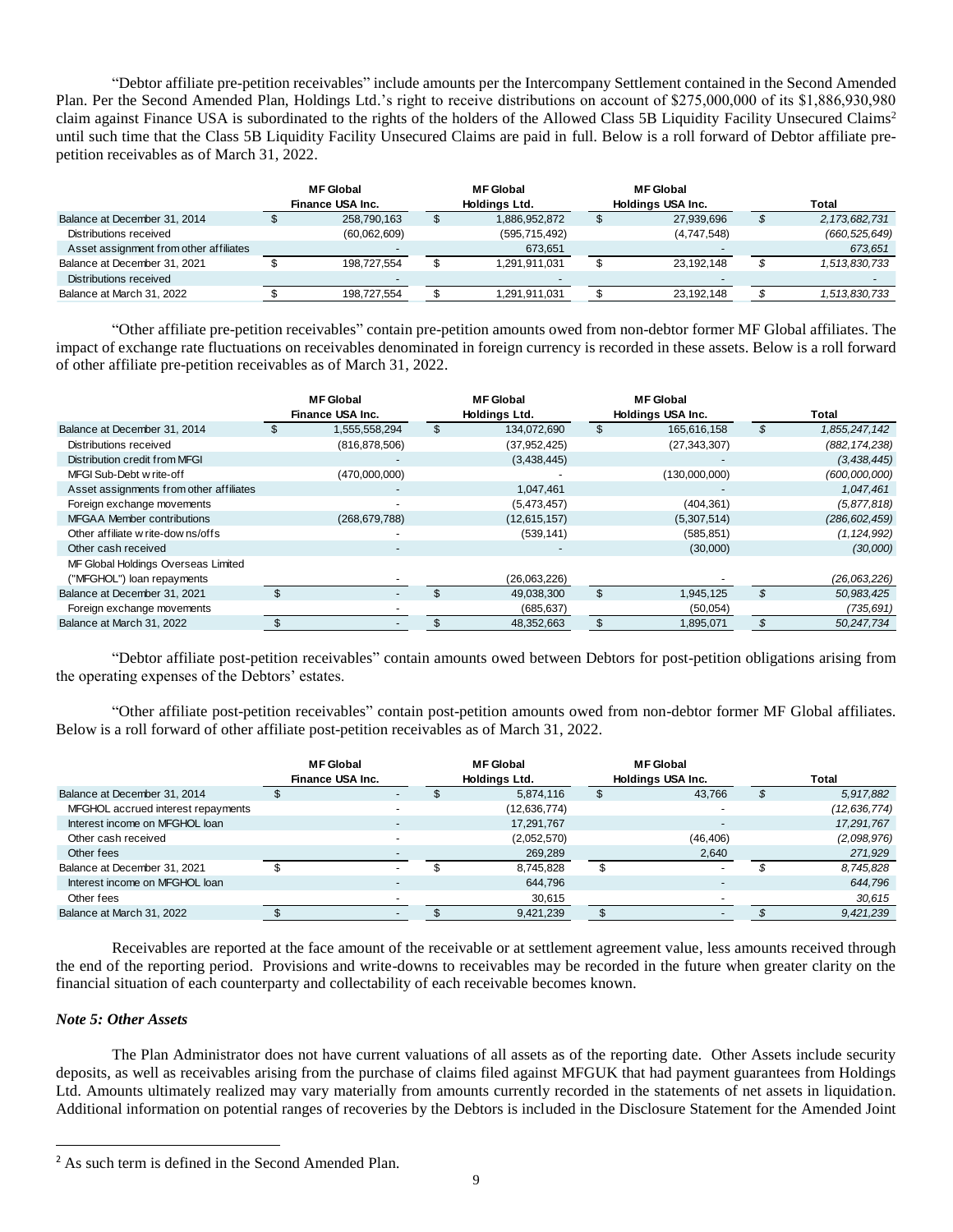Plan of Liquidation Pursuant to Chapter 11 of the Bankruptcy Code for the Debtors (as supplemented "Disclosure Statement") (Docket Nos. 1111-1 & 1193). Accordingly, the Plan Administrator may amend or adjust the value of these assets in the future.

## *Note 6: MF Global Assigned Assets LLC*

On September 8, 2015, pursuant to the Sale and Assumption Agreement, the Plan Administrator designated Assigned Assets its assignee under the agreement and the Members made an initial capital contribution in the form of an assignment of all of that Member's rights and interests in its MFGI claims in exchange for a ratable membership interest. Subsequent to the capital contribution, solvent former Debtors Capital and FX Clear assigned all assets and MFGAA interests to their direct parent entity Holdings USA and in March 2016, Special Investor and FX LLC also assigned all assets and MFGAA interests to their direct parent entities Holdings Ltd. and Holdings USA, respectively. Below is a breakdown of the allowed general unsecured claim each Member held at MFGI as well as the corresponding membership percentage in MFGAA, both at the time of the initial contribution and at March 31, 2022.

|                                | Allowed General Unsecured | Membership        | Membership       |
|--------------------------------|---------------------------|-------------------|------------------|
| Member                         | <b>Claim at MFGI</b>      | Percentage as of  | Percentage as of |
|                                |                           | September 8, 2015 | March 31, 2022   |
| MF Global Finance USA Inc.     | 1,033,383,802             | 88.862192%        | 88.862192%       |
| MF Global Holdings Ltd.        | 48,712,140                | 4.188829%         | 7.952576%        |
| MF Global Special Investor LLC | 43,768,836                | 3.763747%         | 0%               |
| MF Global Holdings USA Inc.    | 33,656,292                | 2.894154%         | 3.185234%        |
| MF Global Capital LLC          | 3,044,660                 | 0.261815%         | 0%               |
| <b>IMF Global FX Clear LLC</b> | 311,014                   | 0.026745%         | 0%               |
| MF Global FX LLC               | 29,300                    | 0.002520%         | 0%               |
| <b>TOTAL</b>                   | 1,162,906,045             | 100%              | 100%             |

During the period, MFGAA received \$0.2 million from the proceeds of a class action settlement. In addition, the Plan Administrator maintained the \$0.8 million MFGAA Expense Reserve for potential future operating expenses and professional fees. Below is a roll forward of selected balance sheet accounts of MFGAA as of March 31, 2022.

|                                                                                                                                                                                                                                                     |                | Cash            |                | <b>MFGUK</b><br><b>Receivable</b> |                | <b>Other Accounts</b><br><b>Receivable</b><br>(at face amounts) |                | Other<br>Assets <sup>(1)</sup> |               | <b>Equity - Member</b><br>contributions of<br><b>MFGI claims</b> |
|-----------------------------------------------------------------------------------------------------------------------------------------------------------------------------------------------------------------------------------------------------|----------------|-----------------|----------------|-----------------------------------|----------------|-----------------------------------------------------------------|----------------|--------------------------------|---------------|------------------------------------------------------------------|
| Balance at September 30, 2015                                                                                                                                                                                                                       | \$             | 58,669,784      | $\mathfrak{S}$ | 37,874,962                        | \$             | 1,059,924                                                       | \$             | 204,673,608                    | $\mathcal{L}$ | 302,278,278                                                      |
| Post-closing distributions from MFGI                                                                                                                                                                                                                |                | 39,727,779      |                |                                   |                |                                                                 |                | (39,035,854)                   |               | 691,925                                                          |
| <b>Distributions to Members</b>                                                                                                                                                                                                                     |                | (166, 506, 582) |                |                                   |                |                                                                 |                |                                |               | (166, 506, 582)                                                  |
| Customer Class Counsel fees                                                                                                                                                                                                                         |                | 29,800,000      |                |                                   |                |                                                                 |                | (29,800,000)                   |               |                                                                  |
| <b>MDL Settlement</b>                                                                                                                                                                                                                               |                | 12,015,468      |                |                                   |                |                                                                 |                | (12,015,468)                   |               |                                                                  |
| Confidential settlements                                                                                                                                                                                                                            |                | 11,919,875      |                |                                   |                |                                                                 |                | (14, 282, 964)                 |               | (2,363,088)                                                      |
| Insurance settlements                                                                                                                                                                                                                               |                | 5,806,250       |                |                                   |                | 362,500                                                         |                | (6, 168, 750)                  |               |                                                                  |
| Assigned receivables from MFGI                                                                                                                                                                                                                      |                | 1,049,154       |                |                                   |                | (852)                                                           |                | (1,048,302)                    |               |                                                                  |
| DTCC distribution                                                                                                                                                                                                                                   |                | 1,393,571       |                |                                   |                |                                                                 |                | (1,393,571)                    |               |                                                                  |
| MF Global UK Limited distribution                                                                                                                                                                                                                   |                | 5,940,659       |                | (5,940,659)                       |                |                                                                 |                |                                |               |                                                                  |
| Foreign exchange movements                                                                                                                                                                                                                          |                |                 |                | (4,318,367)                       |                |                                                                 |                |                                |               | (4,318,367)                                                      |
| Cash received                                                                                                                                                                                                                                       |                | 9,872,031       |                |                                   |                | (1,306,653)                                                     |                | (8, 125, 762)                  |               | 439,616                                                          |
| Operating expenses                                                                                                                                                                                                                                  |                | (9,495,559)     |                |                                   |                |                                                                 |                | 255,742                        |               | (9,239,817)                                                      |
| Interest on cash balances                                                                                                                                                                                                                           |                | 383,134         |                |                                   |                |                                                                 |                |                                |               | 383,134                                                          |
| Balance at December 31, 2021                                                                                                                                                                                                                        | $\mathfrak{L}$ | 575,564         | $\mathfrak{L}$ | 27,615,937                        | $\mathfrak{L}$ | 114,920                                                         | $\mathfrak{L}$ | 93,058,679                     | $\mathcal{L}$ | 121,365,099                                                      |
| Foreign exchange movements                                                                                                                                                                                                                          |                |                 |                | (733, 933)                        |                |                                                                 |                |                                |               | (733, 933)                                                       |
| Cash received                                                                                                                                                                                                                                       |                | 322,844         |                |                                   |                |                                                                 |                | (237, 330)                     |               | 85,514                                                           |
| Operating expenses                                                                                                                                                                                                                                  |                | (255, 206)      |                |                                   |                |                                                                 |                |                                |               | (255, 206)                                                       |
| Interest on cash balances                                                                                                                                                                                                                           |                | 237             |                |                                   |                |                                                                 |                |                                |               | 237                                                              |
| Balance at March 31, 2022                                                                                                                                                                                                                           | \$             | 643,439         | \$             | 26,882,004                        | \$             | 114,920                                                         | \$             | 92,821,349                     | \$            | 120,461,712                                                      |
| <sup>(1)</sup> Other assets are reported at the carrying amount of the remaining uncollected balance of the former MFGI claims. Provisions and adjustments may be recorded in the<br>future w hen greater clarity on collectability becomes know n. |                |                 |                |                                   |                |                                                                 |                |                                |               |                                                                  |

## *Note 7: Foreign Currency*

The functional currency of each of the Debtors is U.S. dollars. The Debtors hold receivables from former UK affiliates of approximately £20.8 million as of the reporting date, and those balances have been converted to U.S. dollars as of the reporting date for presentation purposes. The GBP/USD exchange rate used at March 31, 2022 was 1.31309 compared to the December 31, 2021 rate of 1.34894. As of March 31, 2022, the breakdown of these receivables in pounds sterling is as follows: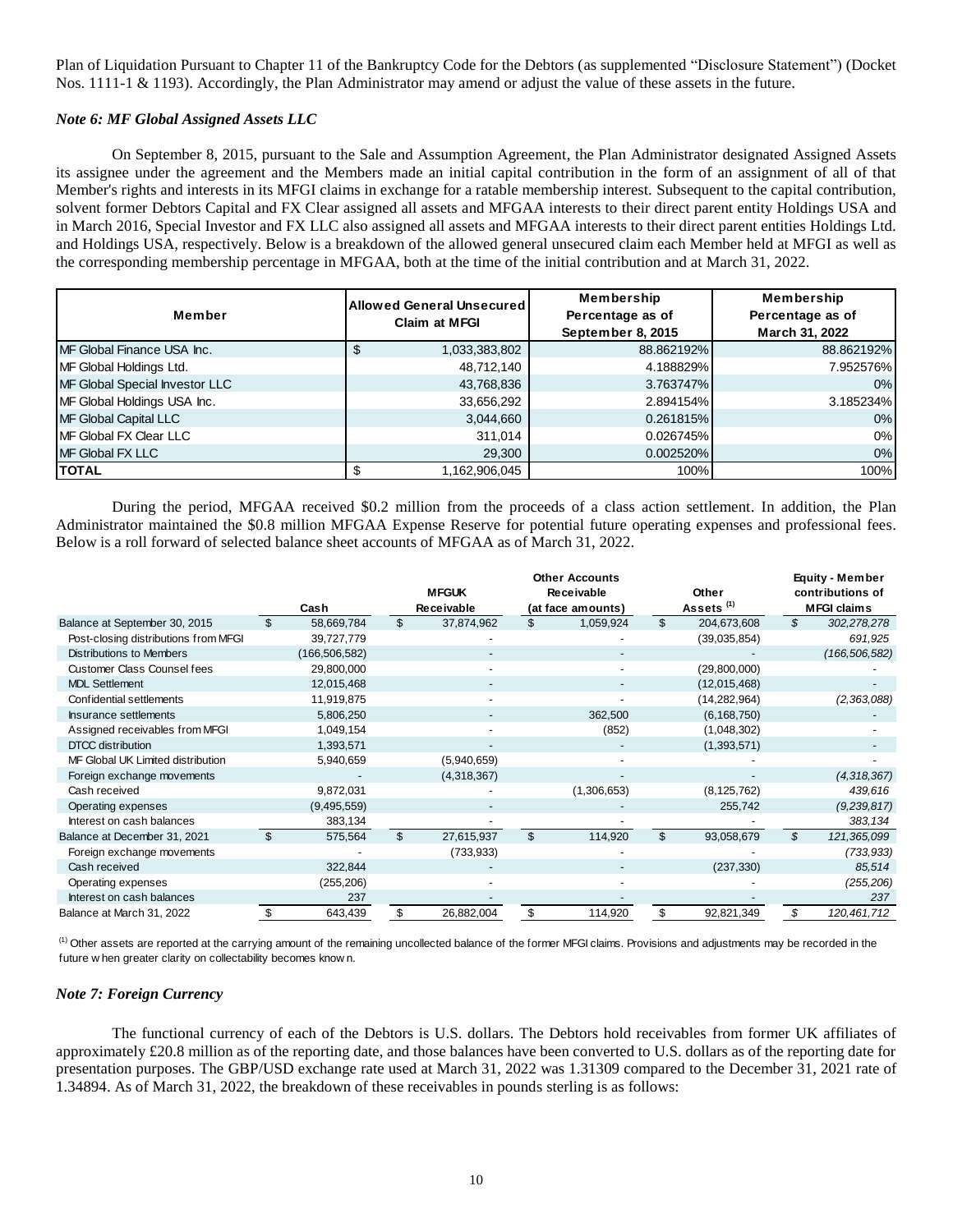|                                                                           | <b>MF</b> Global<br>Finance USA Inc. |  | <b>MF</b> Global<br>Holdings Ltd. |   | <b>MF</b> Global<br>Holdings USA Inc. |   | <b>Total</b> |
|---------------------------------------------------------------------------|--------------------------------------|--|-----------------------------------|---|---------------------------------------|---|--------------|
|                                                                           |                                      |  |                                   |   |                                       |   |              |
| Balance at January 1, 2022                                                | £                                    |  | 464,083                           | £ | 1,396,217                             | £ | 1,860,300    |
| Distributions received                                                    |                                      |  |                                   |   |                                       |   |              |
| Total MF Global UK Limited claim remaining at March 31, 2022              |                                      |  | 464,083                           |   | 1,396,217                             |   | 1,860,300    |
|                                                                           |                                      |  |                                   |   |                                       |   |              |
| Balance at January 1, 2022                                                | £                                    |  | 18,900,023                        | £ |                                       | £ | 18,900,023   |
| Distributions received                                                    |                                      |  | $\overline{\phantom{0}}$          |   |                                       |   |              |
| Total MF Global Finance Europe Limited claims remaining at March 31, 2022 |                                      |  | 18,900,023                        |   |                                       |   | 18,900,023   |
|                                                                           |                                      |  |                                   |   |                                       |   |              |
| Total receivables in GBP at March 31, 2022                                |                                      |  | 19,364,106                        |   | 1.396.217                             |   | 20,760,323   |

In addition to the direct foreign currency exposure detailed above, the Debtors also have indirect exposure resulting from the Debtors' claims against, and interests in, certain former MF Global affiliates, which in turn have asset recoveries with direct foreign currency exposure. The largest example is the Debtors' combined interests in MFGAA, which has remaining pound sterling exposure due to its claims against the MFGUK estate. The Debtors have also filed claims against other former affiliates in U.S. dollars that may be allowed in local currency, causing additional foreign currency exposure. While the Debtors' largest currency exposure (direct and indirect) is pound sterling, the Debtors' also have direct and/or indirect exposure to Singapore dollars, New Taiwan dollars, Australian dollars, Hong Kong dollars and Canadian dollars, amongst other currencies. The Debtors have not hedged any foreign currency exposure.

## *Note 8: Liabilities Subject to Compromise*

Liabilities subject to compromise include claims filed by creditors asserting obligations incurred prior to the Debtors' respective Petition Dates, which have not yet been withdrawn, expunged, resolved, or paid and satisfied. Liabilities subject to compromise do not represent the amounts that may ultimately be paid in respect of such claims. Liabilities subject to compromise exclude claims and interests classified as either preferred interests or common interests. Additional information on potential ranges of recoveries to holders of allowed pre-petition claims is included in the Disclosure Statement.

"Claims Subject to Reconciliation" and "Subordinated Claims not Allowed" refer to claims filed for potential pre-petition obligations, for which reconciliation of the claims has not yet been completed. The amounts of the claims are reported at the face values of the claims, which do not necessarily represent the amounts that may ultimately be allowed, if any. Claims filed for unliquidated amounts are presented at zero value until reconciliations of the claims are completed.

Included in Claims Subject to Reconciliation are amounts claimed for which objections may be filed in the Bankruptcy Court, as well as subordinated claims which are not expected to be allowed or receive distributions. If objections are sustained, the related claimed amounts will be withdrawn and removed from Claims Subject to Reconciliation. There is no guarantee that the Bankruptcy Court will sustain objections. If objections are not sustained, the claimed amounts will either remain in Claims Subject to Reconciliation or be reclassified to Allowed Claims, as appropriate.

"Allowed claims – Debtor affiliate" refers to claims allowed by the Second Amended Plan for pre-petition obligations between the Debtors, and are reported at the allowed values of the claims less any distributions that have been made. These balances include amounts allowed by the Intercompany Settlement as defined in the Second Amended Plan. Below is a roll forward of allowed claims – debtor affiliate as of March 31, 2022.

|                              | <b>MF</b> Global<br>Finance USA Inc. | <b>MF Global</b><br>Holdings Ltd. | <b>MF Global</b><br>Holdings USA Inc. | <b>Total</b>       |
|------------------------------|--------------------------------------|-----------------------------------|---------------------------------------|--------------------|
| Balance at December 31, 2014 | (1,893,080,591)                      | (30, 270, 015)                    | (258, 790, 163)                       | (2, 182, 140, 769) |
| Distribution payments        | 597,879,160                          | 10,955,203                        | 60,062,609                            | 668,896,972        |
| Balance at December 31, 2021 | (1,295,201,431)                      | (19,314,812)                      | (198, 727, 554)                       | (1,513,243,797)    |
| Distribution payments        |                                      |                                   |                                       |                    |
| Balance at March 31, 2022    | (1, 295, 201, 431)                   | (19,314,812)                      | (198, 727, 554)                       | (1,513,243,797)    |

"Allowed claims – Other affiliate" refers to non-Debtor entities that were a direct or indirect subsidiary of Holdings Ltd. on October 31, 2011, and are reported at the allowed values of the claims less any distributions that have been made. Below is a roll forward of allowed claims – other affiliate as of March 31, 2022.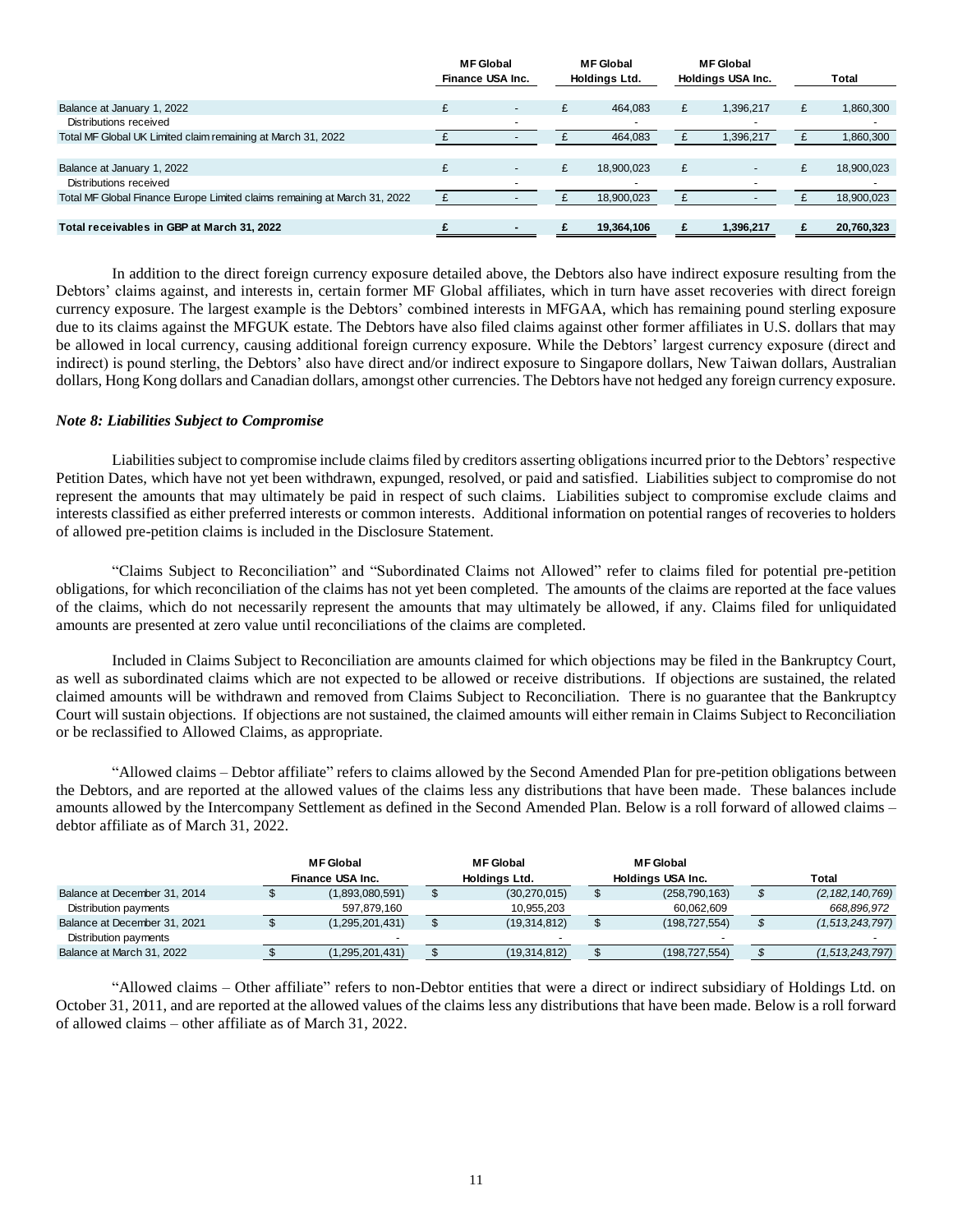|                                        |                  | <b>MF</b> Global         |               | <b>MF</b> Global | <b>MF</b> Global  |       |             |
|----------------------------------------|------------------|--------------------------|---------------|------------------|-------------------|-------|-------------|
|                                        | Finance USA Inc. |                          | Holdinas Ltd. |                  | Holdings USA Inc. | Total |             |
| Balance at December 31, 2014           |                  | (4,666,462)              |               | (1,019,133)      | (94, 356)         |       | (5,779,951) |
| Distribution payments                  |                  | .724.253                 |               | 368.841          |                   |       | 2.093.094   |
| Asset assignment from other affiliates |                  |                          |               |                  | 17.127            |       | 17.127      |
| Balance at December 31, 2021           |                  | (2,942,209)              |               | (650, 293)       | (77,229)          |       | (3,669,731) |
| Distribution payments                  |                  | $\overline{\phantom{0}}$ |               |                  |                   |       |             |
| Balance at March 31, 2022              |                  | (2,942,209)              |               | (650, 293)       | (77, 229)         |       | (3,669,731) |

"Allowed claims – Liquidity Facility Unsecured Claim" refers to the unsecured claims allowed under the Second Amended Plan for the revolving credit facility dated as of June 15, 2007 for which Holdings Ltd. and Finance USA were borrowers, and are reported at the allowed values of the claims less any distributions that have been made. Below is a roll forward of allowed claims – liquidity facility unsecured claim as of March 31, 2022.

|                                                            | <b>MF</b> Global<br>Finance USA Inc. | <b>MF Global</b><br>Holdings Ltd. |   | <b>MF Global</b><br>Holdings USA Inc. | <b>Total</b>    |
|------------------------------------------------------------|--------------------------------------|-----------------------------------|---|---------------------------------------|-----------------|
| Balance at December 31, 2014                               | (1, 152, 200, 622)                   | (1, 152, 200, 622)                |   |                                       | (2,304,401,244) |
| Distribution payments on<br>\$1,152 million allow ed claim | 425,736,978                          | 416,999,840                       |   |                                       | 842,736,818     |
| Distribution payments on<br>\$275 million settlement       | 101,612,225                          |                                   |   |                                       | 101,612,225     |
| Balance at December 31, 2021                               | (624, 851, 419)                      | (735, 200, 782)                   | Ъ |                                       | (1,360,052,201) |
| Distribution payments                                      | $\overline{\phantom{a}}$             |                                   |   |                                       |                 |
| Balance at March 31, 2022                                  | (624, 851, 419)                      | (735,200,782)                     |   |                                       | (1,360,052,201) |

"Allowed claims – Notes Claim" refers to the claim for principal and interest allowed under the Second Amended Plan for the (a) 1.875% convertible senior notes due 2016, (b) 9% convertible senior notes due 2038, (c) 3.375% convertible senior notes due 2018, and (d) 6.25% senior notes due 2016, and is reported at the allowed value of the claim less any distributions that have been made. Below is a roll forward of allowed claims – notes claim as of March 31, 2022.

|                              | MF Global        |  | MF Global       |                   | <b>MF Global</b> |                 |
|------------------------------|------------------|--|-----------------|-------------------|------------------|-----------------|
|                              | Finance USA Inc. |  | Holdinas Ltd.   | Holdings USA Inc. |                  | Total           |
| Balance at December 31, 2014 | $\sim$           |  | (1,027,548,593) |                   |                  | (1,027,548,593) |
| Distribution payments        |                  |  | 371,886,277     |                   |                  | 371,886,277     |
| Balance at December 31, 2021 | $\sim$           |  | (655, 662, 317) |                   |                  | (655, 662, 317) |
| Distribution payments        |                  |  |                 |                   |                  |                 |
| Balance at March 31, 2022    | $\sim$           |  | (655, 662, 317) |                   |                  | (655, 662, 317) |

"Allowed claims – Other unsecured" represents all other currently allowed and unpaid general unsecured claims filed for prepetition obligations and are reported at the allowed values of the claims less any distributions that have been made. Below is a roll forward of allowed claims – other unsecured as of March 31, 2022.

|                              | <b>MF</b> Global<br>Finance USA Inc. |                          | <b>MF Global</b><br>Holdings Ltd. |              | <b>MF Global</b><br>Holdings USA Inc. |                | <b>Total</b> |                |
|------------------------------|--------------------------------------|--------------------------|-----------------------------------|--------------|---------------------------------------|----------------|--------------|----------------|
| Balance at December 31, 2014 |                                      | $\overline{\phantom{0}}$ |                                   | (39,814,603) |                                       | (21,603,980)   |              | (61, 418, 583) |
| Allow ed claims              |                                      |                          |                                   | (3,696,600)  |                                       | (3, 101, 083)  |              | (6, 797, 683)  |
| Withdraw n claims            |                                      | $\overline{\phantom{a}}$ |                                   | 3,598,197    |                                       |                |              | 3,598,197      |
| Distribution payments        |                                      | $\overline{\phantom{a}}$ |                                   | 15.834.900   |                                       | 6,793,562      |              | 22,628,462     |
| Balance at December 31, 2021 |                                      | $\blacksquare$           |                                   | (24,078,106) |                                       | (17, 911, 501) | \$           | (41,989,607)   |
| Distribution payments        |                                      |                          |                                   |              |                                       |                |              |                |
| Balance at March 31, 2022    |                                      |                          |                                   | (24,078,106) |                                       | (17, 911, 501) |              | (41,989,607)   |

"Allowed claims – Subordinated" represents currently allowed and unpaid claims filed for pre-petition obligations that have been subordinated and are reported at the allowed values of the claims. As of March 31, 2022, no distributions have been made on the \$106.2 million subordinated claims allowed at Holdings Ltd.

# *Note 9: Liabilities to be Settled in Full*

Liabilities to be Settled in Full represent liabilities that are expected to be paid at 100% of the reported amount.

- "Administrative, secured and priority" refer to claims filed for obligations incurred after the Debtors' respective Petition Dates and prior to the Effective Date, claims secured by a lien on property in which the Debtors have an interest, or claims entitled to priority in payment pursuant to the Bankruptcy Code, all as defined by the Second Amended Plan.
- "Debtor and other affiliate charges" refer to amounts owed between Debtors or other controlled affiliates for post-petition obligations arising from the operating expenses of the Debtors' estates or the assignment of assets from non-Debtors.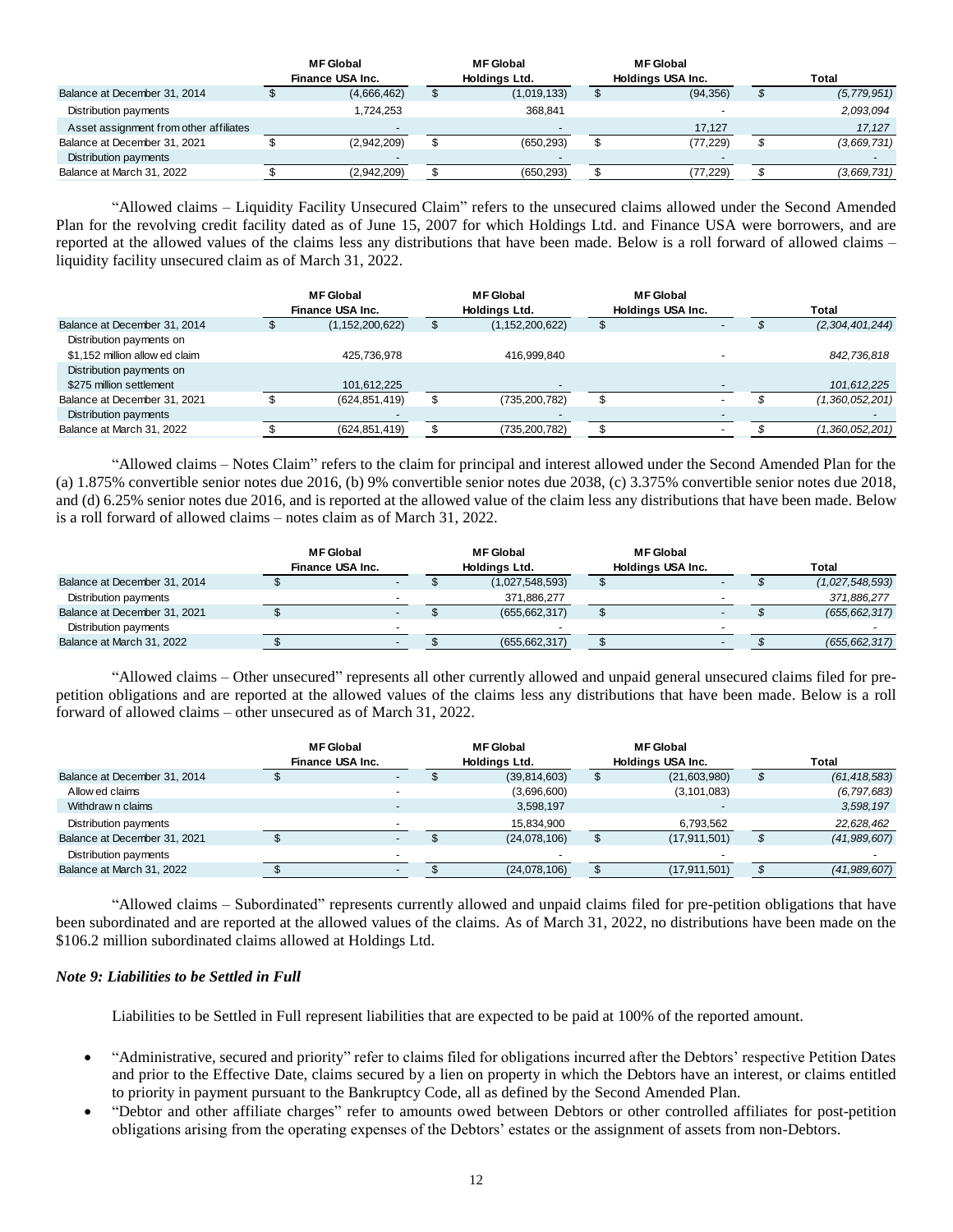## *Note 10: Professional Fees*

Professional Fees are presented based on the date incurred and include amounts that have been incurred but are unpaid for professionals retained by the Plan Administrator on behalf of the Debtors through the reporting date. Amounts accrued for Professional Fees include invoices received and estimates.

## *Note 11: Estimated Plan Administration Expenses*

Estimated Plan Administration Expenses represent (i) an estimate of future operating expenses and professional fees (including litigation costs) and (ii) accrued, but unpaid, operating expenses. The Plan Administrator maintained the \$36.1 million Plan Administration Expenses Reserve for potential future operating expenses and professional fees, which includes reasonable contingency amounts. The Plan Administrator may further revise the estimate of future Plan Administration Expenses periodically, as necessary.

# *Note 12: Subsequent Events*

The Plan Administrator has recorded amounts in the financial statements as of the reporting date based on the information available at the time the review was performed. Any events subsequent to the time of the review are not reflected in the statements of net assets in liquidation or schedule of cash flows and will be reflected in future QORs.